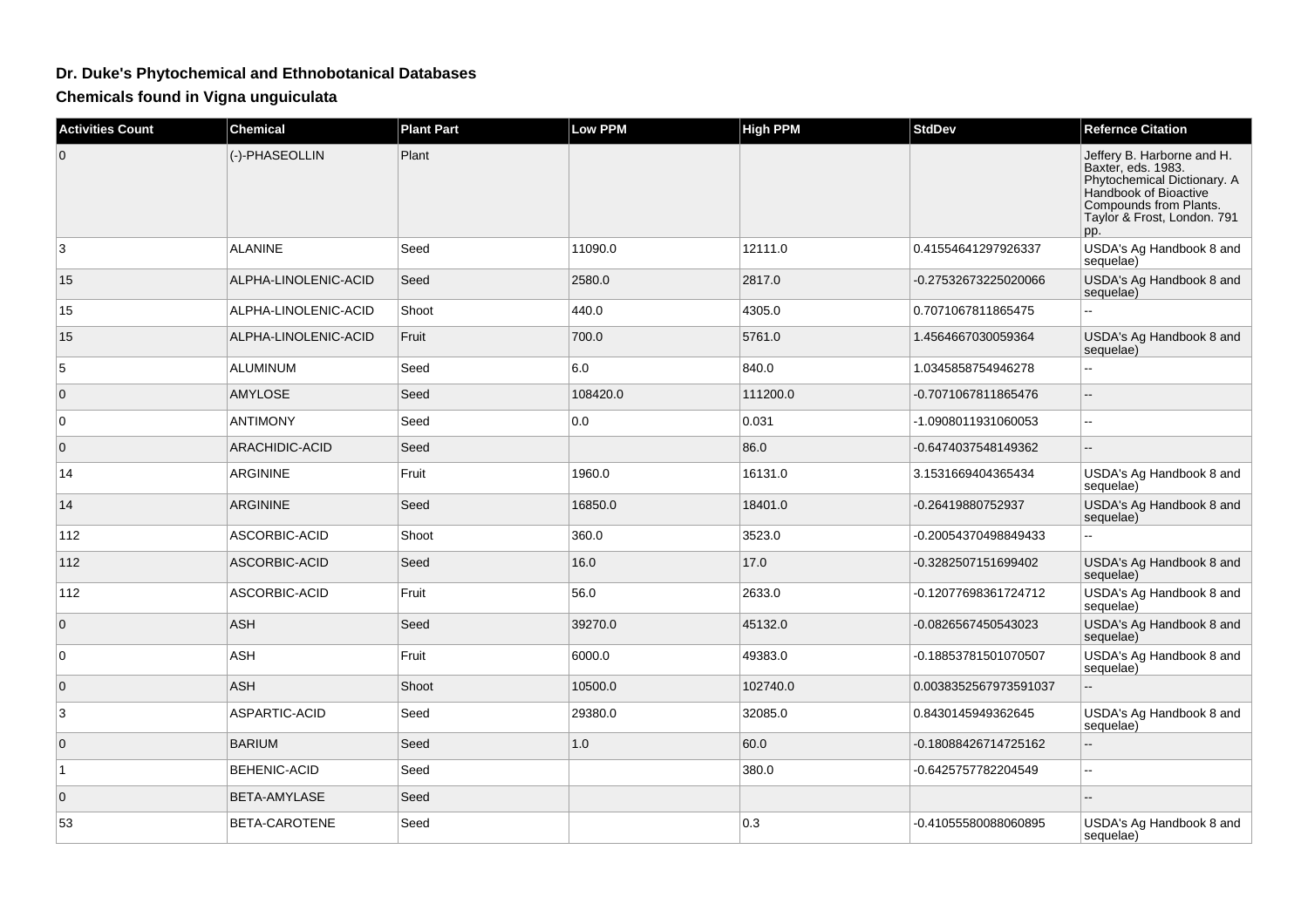| <b>Activities Count</b> | Chemical             | <b>Plant Part</b> | <b>Low PPM</b> | <b>High PPM</b> | <b>StdDev</b>         | <b>Refernce Citation</b>              |
|-------------------------|----------------------|-------------------|----------------|-----------------|-----------------------|---------------------------------------|
| 53                      | BETA-CAROTENE        | Shoot             | 0.7            | 6.9             | -0.6931546659984213   |                                       |
| 53                      | BETA-CAROTENE        | Fruit             | 1.5            | 72.0            | -0.011625926370826973 | USDA's Ag Handbook 8 and<br>sequelae) |
| $\overline{4}$          | <b>BORON</b>         | Seed              | 3.0            | 60.0            | 1.7023728763919526    |                                       |
| 28                      | CALCIUM              | Seed              | 1255.0         | 1643.0          | -0.4597727238454736   | USDA's Ag Handbook 8 and<br>sequelae) |
| 28                      | CALCIUM              | Shoot             | 630.0          | 6164.0          | -0.6258987216812653   |                                       |
| 28                      | CALCIUM              | Fruit             | 500.0          | 4115.0          | 0.059700845108082434  | USDA's Ag Handbook 8 and<br>sequelae) |
| $\overline{0}$          | <b>CARBOHYDRATES</b> | Fruit             | 83500.0        | 687243.0        | -0.5114291593351458   | USDA's Ag Handbook 8 and<br>sequelae) |
| $\overline{0}$          | <b>CARBOHYDRATES</b> | Shoot             | 48200.0        | 471624.0        | -0.6875308105221123   | $\sim$                                |
| $\overline{0}$          | <b>CARBOHYDRATES</b> | Seed              | 619000.0       | 676095.0        | 0.6068316899613161    | USDA's Ag Handbook 8 and<br>sequelae) |
| $\overline{0}$          | <b>CERIUM</b>        | Seed              | 0.0            | 0.1             | -0.777777777777779    | $\overline{a}$                        |
| $\overline{0}$          | <b>CESIUM</b>        | Seed              | 0.005          | 0.174           | -0.12186739824619156  | $-$                                   |
| $\overline{7}$          | <b>CHLORINE</b>      | Seed              |                | 100.0           | -0.5339655100481104   | $\sim$                                |
| 20                      | <b>CHOLINE</b>       | Seed              |                | 2020.0          | 0.3271935080070224    | $-$                                   |
| 24                      | <b>CHROMIUM</b>      | Seed              | 0.0            | 3.6             | -0.15803066410283484  | $-$                                   |
| $\overline{2}$          | <b>COBALT</b>        | Seed              | 0.0            | $1.2$           | -0.1538982679232917   |                                       |
| 12                      | <b>COPPER</b>        | Seed              | 9.0            | 10.0            | -0.43669625458362493  | USDA's Ag Handbook 8 and<br>sequelae) |
| $\overline{2}$          | <b>CYSTINE</b>       | Seed              | 2690.0         | 2938.0          | -0.1474573698691876   | USDA's Ag Handbook 8 and<br>sequelae) |
| $\overline{c}$          | <b>CYSTINE</b>       | Fruit             | 420.0          | 3457.0          | 2.530399427274486     | USDA's Ag Handbook 8 and<br>sequelae) |
| 2                       | ERUCIC-ACID          | Shoot             | 80.0           | 783.0           |                       |                                       |
| $\overline{c}$          | <b>ERUCIC-ACID</b>   | Seed              | 120.0          | 753.0           | -0.8073979706388439   | ä.                                    |
| $ 2\rangle$             | ERUCIC-ACID          | Fruit             | 130.0          | 1070.0          |                       | USDA's Ag Handbook 8 and<br>sequelae) |
| $\overline{0}$          | <b>EUROPIUM</b>      | Seed              | 0.0            | 0.002           | -0.9775595655057863   |                                       |
| $\overline{0}$          | <b>FAT</b>           | Shoot             | 2500.0         | 24462.0         | -0.41716050743090644  |                                       |
| $\overline{0}$          | <b>FAT</b>           | Seed              | 13100.0        | 14306.0         | -1.3225365527478914   | USDA's Ag Handbook 8 and<br>sequelae) |
| $\overline{0}$          | FAT                  | Fruit             | 4000.0         | 32922.0         | -0.38979650194489146  | USDA's Ag Handbook 8 and<br>sequelae) |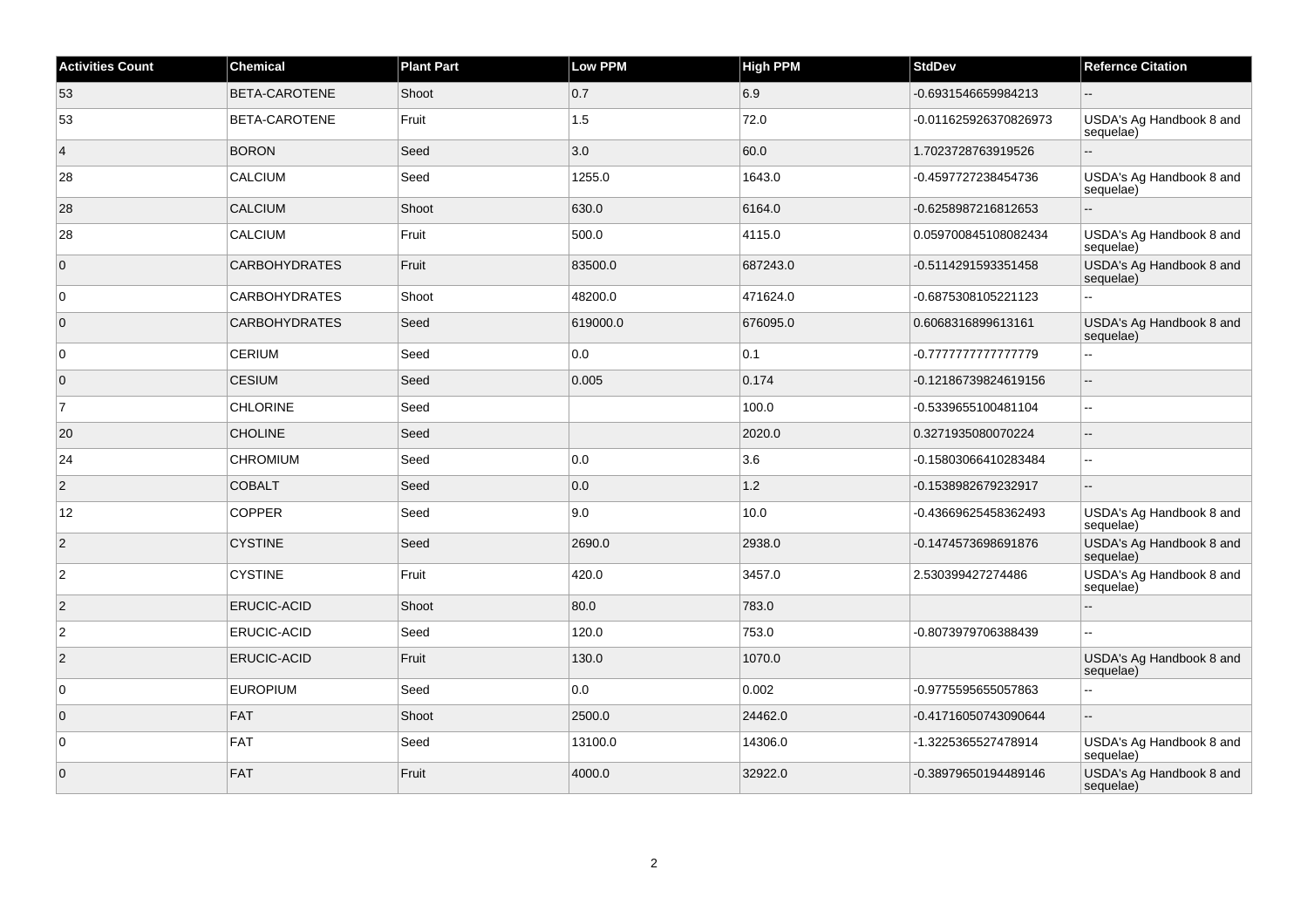| <b>Activities Count</b> | <b>Chemical</b>           | <b>Plant Part</b> | <b>Low PPM</b> | <b>High PPM</b> | <b>StdDev</b>         | <b>Refernce Citation</b>                                                                                                                             |
|-------------------------|---------------------------|-------------------|----------------|-----------------|-----------------------|------------------------------------------------------------------------------------------------------------------------------------------------------|
| 15                      | <b>FIBER</b>              | Shoot             | 13000.0        | 127202.0        | -0.5669583695517698   | $\sim$                                                                                                                                               |
| 15                      | <b>FIBER</b>              | Seed              | 47700.0        | 52090.0         | -0.6529250665716172   | USDA's Ag Handbook 8 and<br>sequelae)                                                                                                                |
| 15                      | <b>FOLACIN</b>            | Fruit             |                | 8.9             | 2.8004724701196486    | $\ddotsc$                                                                                                                                            |
| 15                      | <b>FOLACIN</b>            | Seed              | 6.5            | 7.2             | 1.9027560004660504    | USDA's Ag Handbook 8 and<br>sequelae)                                                                                                                |
| $\overline{0}$          | GALACTOSYL-ONONITOL       | Seed              |                |                 |                       | Yasui, T., Ohno, S. 1982.<br>Distribution of Galactosyl<br>Ononitol and Ononitol in<br>Angiospermae. Nippon<br>Mogeikagaku Kaishi, 56:<br>1053-1056. |
| $\overline{0}$          | GLUCOSE-6-<br>PHOSPHATASE | Seed              |                |                 |                       |                                                                                                                                                      |
| 8                       | <b>GLUTAMIC-ACID</b>      | Seed              |                | 43190.0         | 0.06230694169044158   | $\ddotsc$                                                                                                                                            |
| $\overline{0}$          | <b>GLYCEROPHOSPHATASE</b> | Leaf              |                |                 |                       | $\sim$                                                                                                                                               |
| 12                      | <b>GLYCINE</b>            | Seed              |                | 8550.0          | -0.3473145994431742   | $\sim$                                                                                                                                               |
| $\overline{7}$          | <b>HISTIDINE</b>          | Seed              | 7550.0         | 8245.0          | 0.5638411062629439    | USDA's Ag Handbook 8 and<br>sequelae)                                                                                                                |
| $\overline{7}$          | <b>HISTIDINE</b>          | Fruit             | 900.0          | 7407.0          | 3.9924504515813624    | USDA's Ag Handbook 8 and<br>sequelae)                                                                                                                |
| 6                       | <b>IRON</b>               | Shoot             | 19.0           | 188.0           | -0.41656177802271527  |                                                                                                                                                      |
| 6                       | <b>IRON</b>               | Seed              | 86.0           | 94.0            | -0.26387815810662096  | USDA's Ag Handbook 8 and<br>sequelae)                                                                                                                |
| 6                       | <b>IRON</b>               | Fruit             | 1.0            | 69.0            | -0.25378377963695103  | USDA's Ag Handbook 8 and<br>sequelae)                                                                                                                |
| $\overline{3}$          | <b>ISOLEUCINE</b>         | Seed              | 9890.0         | 10800.0         | 0.039358073235131984  | USDA's Ag Handbook 8 and<br>sequelae)                                                                                                                |
| 3                       | <b>ISOLEUCINE</b>         | Fruit             | 1500.0         | 12346.0         | 2.6154630077298107    | USDA's Ag Handbook 8 and<br>sequelae)                                                                                                                |
| 0                       | <b>KILOCALORIES</b>       | Seed              | 3470.0         | 3789.0          | -0.8372565090238537   | USDA's Ag Handbook 8 and<br>sequelae)                                                                                                                |
| $\overline{0}$          | <b>KILOCALORIES</b>       | Shoot             | 290.0          | 2837.0          | 0.0038497995209622452 | $\overline{a}$                                                                                                                                       |
| $\overline{0}$          | <b>KILOCALORIES</b>       | Fruit             | 470.0          | 3868.0          | 0.3150776800149398    | USDA's Ag Handbook 8 and<br>sequelae)                                                                                                                |
| $\overline{0}$          | <b>LEAD</b>               | Seed              | 0.4            | 8.4             | 1.7415492539694504    | $\overline{\phantom{a}}$                                                                                                                             |
| $\overline{2}$          | <b>LEUCINE</b>            | Seed              | 18640.0        | 20356.0         | 0.3134360323236914    | USDA's Ag Handbook 8 and<br>sequelae)                                                                                                                |
| $\overline{2}$          | <b>LEUCINE</b>            | Fruit             | 2000.0         | 16461.0         | 2.4149702003554046    | USDA's Ag Handbook 8 and<br>sequelae)                                                                                                                |
| $\vert$ 1               | LIGNOCERIC-ACID           | Seed              |                | 104.0           | -0.616879293507422    | $\sim$ $\sim$                                                                                                                                        |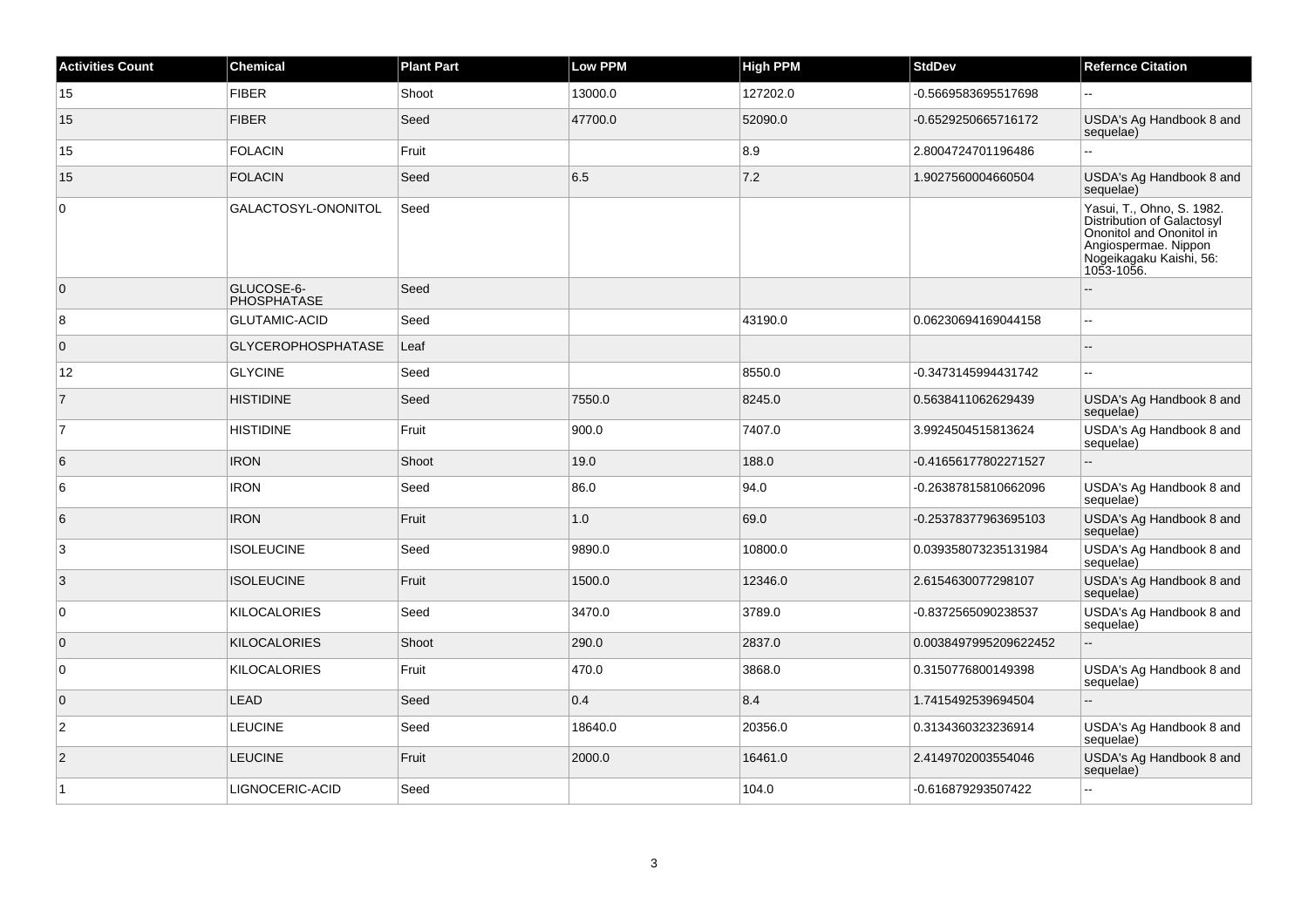| <b>Activities Count</b> | <b>Chemical</b>      | <b>Plant Part</b> | <b>Low PPM</b> | High PPM | <b>StdDev</b>         | <b>Refernce Citation</b>              |
|-------------------------|----------------------|-------------------|----------------|----------|-----------------------|---------------------------------------|
| 27                      | LINOLEIC-ACID        | Seed              | 3080.0         | 3364.0   | -0.8890105296646297   | USDA's Ag Handbook 8 and<br>sequelae) |
| 27                      | LINOLEIC-ACID        | Fruit             | 960.0          | 7901.0   | -0.2439287457576797   | USDA's Ag Handbook 8 and<br>sequelae) |
| 27                      | LINOLEIC-ACID        | Shoot             | 600.0          | 5871.0   | -0.7071067811865476   |                                       |
| $\overline{0}$          | LINOLENIC-ACID       | Seed              |                | 1168.0   | -0.5594717682926993   | ۵.                                    |
| $\vert$ 4               | <b>LYSINE</b>        | Seed              | 16460.0        | 17975.0  | 0.7959882108316335    | USDA's Ag Handbook 8 and<br>sequelae) |
| $\overline{4}$          | <b>LYSINE</b>        | Fruit             | 1840.0         | 15144.0  | 2.8565781387586036    | USDA's Ag Handbook 8 and<br>sequelae) |
| 65                      | <b>MAGNESIUM</b>     | Shoot             | 430.0          | 4207.0   | -0.4549159897888148   |                                       |
| 65                      | <b>MAGNESIUM</b>     | Seed              | 3141.0         | 3952.0   | 0.3974229552884552    | USDA's Ag Handbook 8 and<br>sequelae) |
| 65                      | <b>MAGNESIUM</b>     | Fruit             | 374.0          | 4160.0   | 0.9401297999441377    | USDA's Ag Handbook 8 and<br>sequelae) |
| 14                      | <b>MANGANESE</b>     | Seed              | 16.0           | 17.0     | -0.4549371722329042   | USDA's Ag Handbook 8 and<br>sequelae) |
| $\overline{1}$          | <b>MERCURY</b>       | Seed              | 0.0            | 0.58     | 2.901693112322827     |                                       |
| 15                      | <b>METHIONINE</b>    | Seed              | 3460.0         | 3779.0   | -0.1383532894038235   | USDA's Ag Handbook 8 and<br>sequelae) |
| 15                      | <b>METHIONINE</b>    | Fruit             | 400.0          | 3292.0   | 2.8735190369416084    | USDA's Ag Handbook 8 and<br>sequelae) |
| $\overline{c}$          | MOLYBDENUM           | Seed              | 0.0            | 8.0      | 0.8013968154161384    |                                       |
| 13                      | <b>MUFA</b>          | Seed              | 1140.0         | 1245.0   | -0.7826019169513472   | USDA's Ag Handbook 8 and<br>sequelae) |
| 13                      | <b>MUFA</b>          | Fruit             | 360.0          | 2963.0   | -0.21086970886568804  | USDA's Ag Handbook 8 and<br>sequelae) |
| 13                      | <b>MUFA</b>          | Shoot             | 220.0          | 2153.0   | 0.7071067811865472    |                                       |
| 6                       | <b>MYRISTIC-ACID</b> | Seed              | 10.0           | 11.0     | -0.295859218084883    | USDA's Ag Handbook 8 and<br>sequelae) |
| 6                       | <b>MYRISTIC-ACID</b> | Fruit             | 10.0           | 82.0     | -0.26527528291125785  | USDA's Ag Handbook 8 and<br>sequelae) |
| $\,6$                   | <b>MYRISTIC-ACID</b> | Shoot             | 10.0           | 98.0     | -0.7071067811865472   | ă.                                    |
| 39                      | <b>NIACIN</b>        | Shoot             | 11.2           | 110.0    | 0.026896308324385245  | $\sim$ $\sim$                         |
| 39                      | <b>NIACIN</b>        | Seed              | 21.0           | 24.0     | -0.5653371145111872   | USDA's Ag Handbook 8 and<br>sequelae) |
| 39                      | <b>NIACIN</b>        | Fruit             | 1.0            | 59.0     | -0.022700826609939526 | USDA's Ag Handbook 8 and<br>sequelae) |
| 3                       | <b>NICKEL</b>        | Seed              | 0.0            | 6.0      | 0.2386455902980222    |                                       |
| 18                      | OLEIC-ACID           | Shoot             | 130.0          | 1272.0   | 0.7071067811865476    | $\overline{\phantom{a}}$              |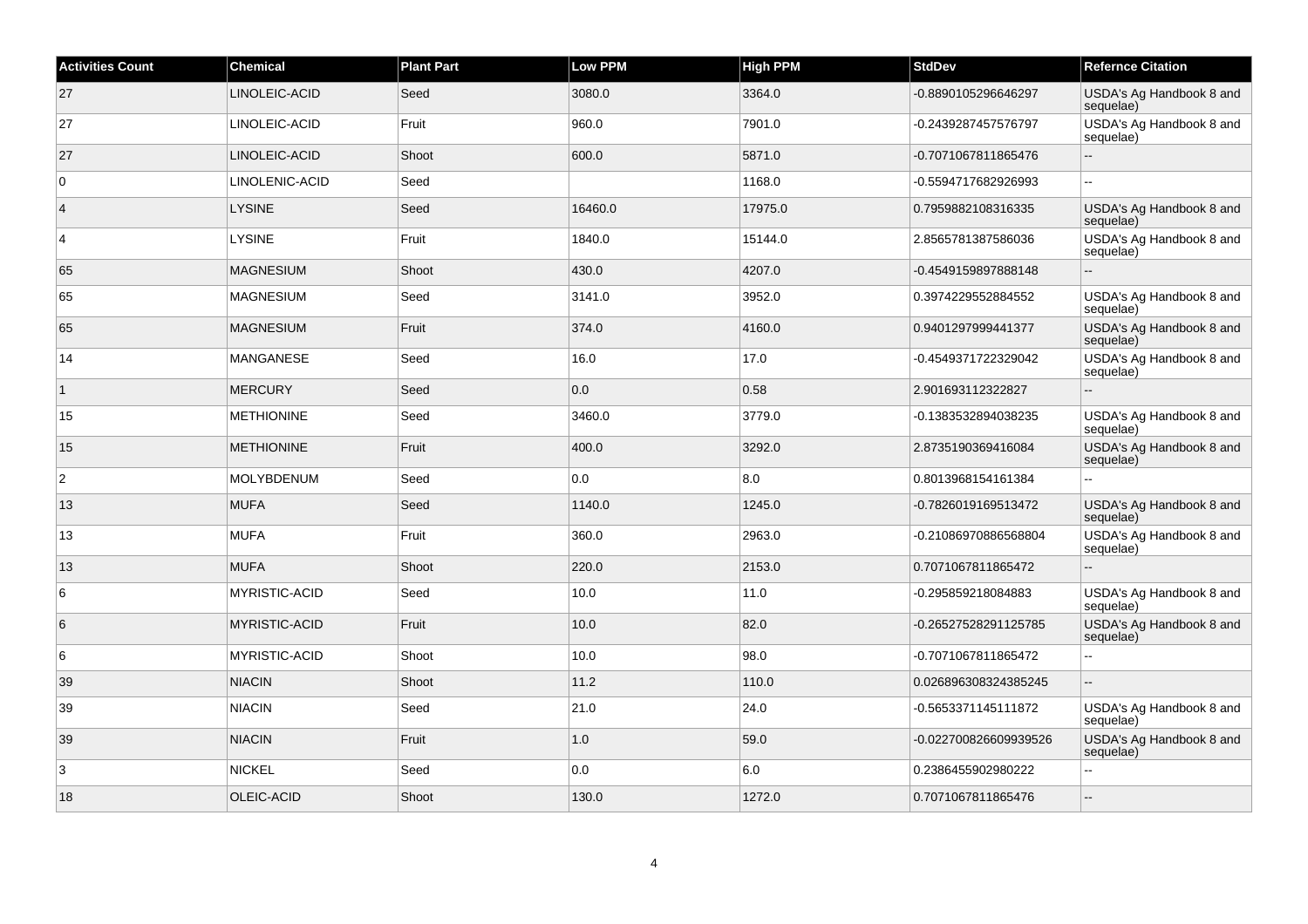| <b>Activities Count</b> | <b>Chemical</b>    | <b>Plant Part</b> | <b>Low PPM</b> | <b>High PPM</b> | <b>StdDev</b>        | <b>Refernce Citation</b>              |
|-------------------------|--------------------|-------------------|----------------|-----------------|----------------------|---------------------------------------|
| 18                      | OLEIC-ACID         | Seed              | 1140.0         | 1245.0          | -0.9688655804239834  | USDA's Ag Handbook 8 and<br>sequelae) |
| 18                      | OLEIC-ACID         | Fruit             | 210.0          | 1728.0          | -0.4674268865131115  | USDA's Ag Handbook 8 and<br>sequelae) |
| 13                      | PALMITIC-ACID      | Shoot             | 530.0          | 5185.0          | -0.7071067811865476  |                                       |
| 13                      | PALMITIC-ACID      | Seed              | 3180.0         | 3473.0          | -0.6279417906495519  | USDA's Ag Handbook 8 and<br>sequelae) |
| 13                      | PALMITIC-ACID      | Fruit             | 840.0          | 6913.0          | -0.2579148200783713  | USDA's Ag Handbook 8 and<br>sequelae) |
| $\sqrt{2}$              | PALMITOLEIC-ACID   | Shoot             | 10.0           | 98.0            | -0.7071067811865472  |                                       |
| $\overline{2}$          | PALMITOLEIC-ACID   | Seed              | 20.0           | 60.0            | -0.29702733695651784 | $\overline{a}$                        |
| $\overline{c}$          | PALMITOLEIC-ACID   | Fruit             | 10.0           | 82.0            | -0.3304438322317098  | USDA's Ag Handbook 8 and<br>sequelae) |
| 11                      | PANTOTHENIC-ACID   | Seed              | 15.0           | 17.0            | 0.026882779342101273 | USDA's Ag Handbook 8 and<br>sequelae) |
| $\overline{0}$          | PHENYL-PHOSPHATASE | Leaf              |                |                 |                      |                                       |
| $\overline{7}$          | PHENYLALANINE      | Seed              | 14210.0        | 15518.0         | 0.4749924652753344   | USDA's Ag Handbook 8 and<br>sequelae) |
| $\overline{7}$          | PHENYLALANINE      | Fruit             | 1540.0         | 12675.0         | 3.2423846520743265   | USDA's Ag Handbook 8 and<br>sequelae) |
| 4                       | <b>PHOSPHORUS</b>  | Seed              | 5342.0         | 6375.0          | 0.2699793138218274   | USDA's Ag Handbook 8 and<br>sequelae) |
| $\overline{4}$          | <b>PHOSPHORUS</b>  | Fruit             | 590.0          | 4856.0          | 0.4981348772405696   | USDA's Ag Handbook 8 and<br>sequelae) |
| 4                       | <b>PHOSPHORUS</b>  | Shoot             | 90.0           | 881.0           | -1.137001922652881   | L.                                    |
| $\mathbf 0$             | PHOSPHORYLASE      | Seed              |                |                 |                      |                                       |
| 9                       | PHYTIC-ACID        | Seed              | 5100.0         | 10270.0         | -0.5654961058494626  | $\sim$                                |
| 14                      | <b>POTASSIUM</b>   | Shoot             | 4550.0         | 44520.0         | 1.4507822800952703   |                                       |
| 14                      | <b>POTASSIUM</b>   | Seed              | 11570.0        | 12635.0         | 0.005711495570723941 | USDA's Ag Handbook 8 and<br>sequelae) |
| 14                      | <b>POTASSIUM</b>   | Fruit             | 2101.0         | 22212.0         | 0.3800378247630607   | USDA's Ag Handbook 8 and<br>sequelae) |
| 0                       | <b>PROLINE</b>     | Seed              |                | 14050.0         | 0.5332177435578753   |                                       |
| $\mathbf 0$             | <b>PROTEIN</b>     | Shoot             | 41000.0        | 401174.0        | 1.7137953975462468   | ÷.                                    |
| $\mathbf 0$             | <b>PROTEIN</b>     | Seed              | 238800.0       | 270598.0        | 0.3273722482856584   | USDA's Ag Handbook 8 and<br>sequelae) |
| $\mathbf{0}$            | <b>PROTEIN</b>     | Fruit             | 28000.0        | 230453.0        | 1.6214471323206652   | USDA's Ag Handbook 8 and<br>sequelae) |
| 4                       | <b>PUFA</b>        | Shoot             | 1060.0         | 10372.0         | -0.707106781186547   | --                                    |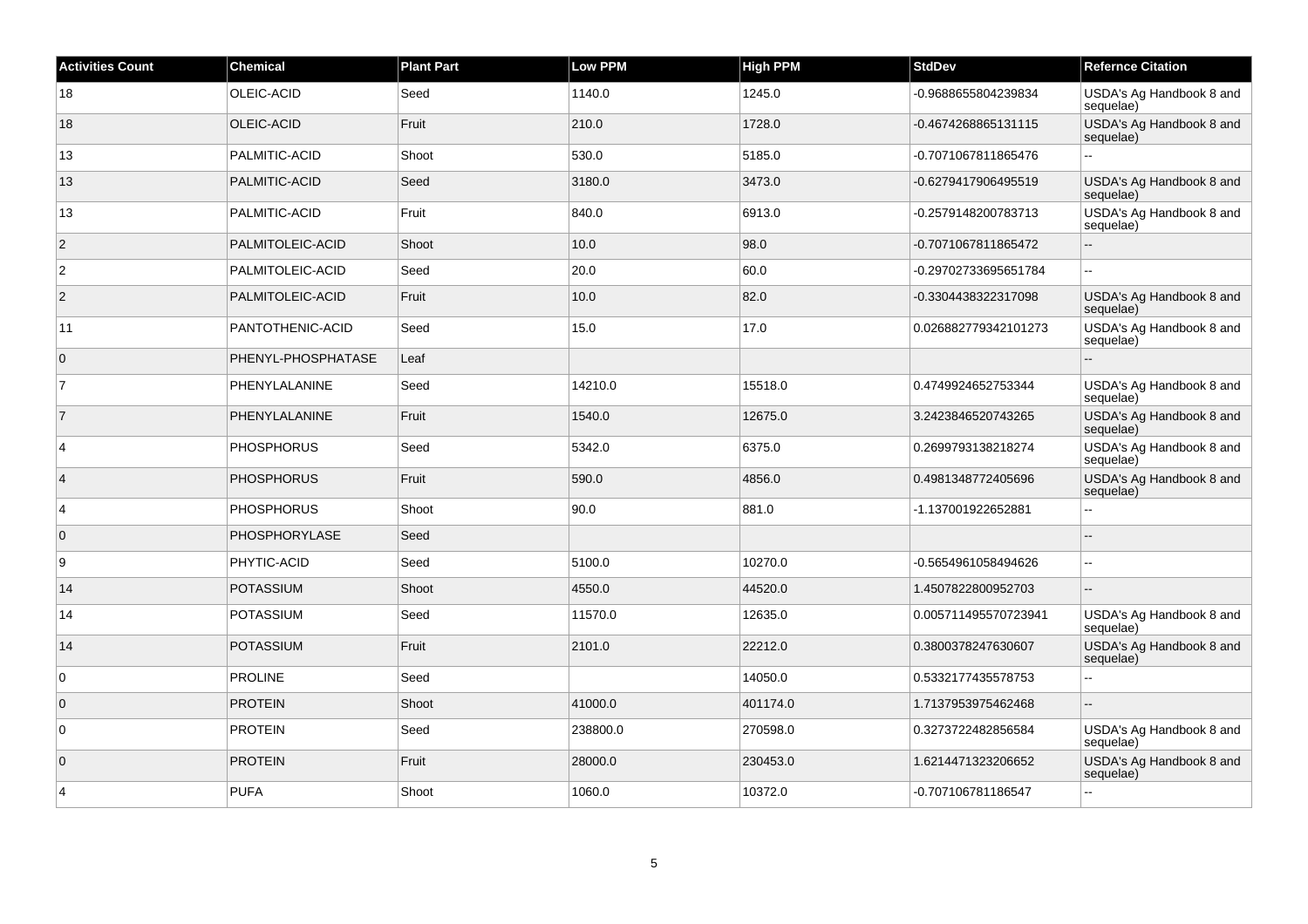| <b>Activities Count</b> | Chemical          | <b>Plant Part</b> | <b>Low PPM</b> | High PPM | <b>StdDev</b>        | <b>Refernce Citation</b>              |
|-------------------------|-------------------|-------------------|----------------|----------|----------------------|---------------------------------------|
| $\overline{4}$          | PUFA              | Seed              | 5650.0         | 6170.0   | -0.7590056920044231  | USDA's Ag Handbook 8 and<br>sequelae) |
| 4                       | <b>PUFA</b>       | Fruit             | 1690.0         | 13909.0  | 0.15618906438507946  | USDA's Ag Handbook 8 and<br>sequelae) |
| $\overline{0}$          | PYROPHOSPHATASE   | Leaf              |                |          |                      |                                       |
| $\overline{1}$          | <b>RAFFINOSE</b>  | Seed              |                | 4000.0   | -0.5182147587354947  |                                       |
| 15                      | <b>RIBOFLAVIN</b> | Shoot             | 1.8            | 17.0     | -0.1402564054554619  | $\overline{\phantom{a}}$              |
| 15                      | <b>RIBOFLAVIN</b> | Seed              | 2.3            | 2.6      | -0.35420998757183836 | USDA's Ag Handbook 8 and<br>sequelae) |
| 15                      | <b>RIBOFLAVIN</b> | Fruit             | 1.1            | 9.0      | 0.8546749617807301   | USDA's Ag Handbook 8 and<br>sequelae) |
| $\overline{0}$          | <b>RUBIDIUM</b>   | Seed              | 13.0           | 39.0     | 1.867598229659653    |                                       |
| $\overline{0}$          | <b>SCANDIUM</b>   | Seed              | 0.001          | 0.005    | 0.03442141954107567  | $\sim$                                |
| 60                      | <b>SELENIUM</b>   | Seed              | 0.014          | 0.14     | -0.262388354806188   |                                       |
| $\overline{1}$          | <b>SERINE</b>     | Seed              |                | 12030.0  | 0.2789841931102547   |                                       |
| $\overline{0}$          | <b>SFA</b>        | Seed              | 3390.0         | 3702.0   | -0.5420629020975146  | USDA's Ag Handbook 8 and<br>sequelae) |
| $\overline{0}$          | <b>SFA</b>        | Fruit             | 1050.0         | 8642.0   | -0.1894570131429419  | USDA's Ag Handbook 8 and<br>sequelae) |
| $\overline{0}$          | SFA               | Shoot             | 660.0          | 6458.0   | 0.7071067811865475   | L.                                    |
| 3                       | SILVER            | Seed              | 0.0            | 0.027    | -0.7510465161267134  | $\mathbf{u}$                          |
| $\overline{1}$          | SODIUM            | Fruit             | 39.0           | 333.0    | -0.15237277044187197 | USDA's Ag Handbook 8 and<br>sequelae) |
| 1                       | SODIUM            | Shoot             | 70.0           | 685.0    | 1.246977776398358    | $\overline{\phantom{a}}$              |
| $\overline{1}$          | SODIUM            | Seed              | 170.0          | 186.0    | -0.4204566374298298  | USDA's Ag Handbook 8 and<br>sequelae) |
| $\overline{1}$          | <b>STACHYOSE</b>  | Seed              |                | 20000.0  | -0.14946118450450904 | $\mathbf{u}$                          |
| $\sqrt{5}$              | <b>STARCH</b>     | Seed              | 390000.0       | 400000.0 | 0.3637981937344068   | $\overline{a}$                        |
| 8                       | STEARIC-ACID      | Shoot             | 80.0           | 783.0    | 0.7071067811865476   | $\sim$                                |
| 8                       | STEARIC-ACID      | Seed              | 200.0          | 218.0    | -0.5606601805330582  | USDA's Ag Handbook 8 and<br>sequelae) |
| $\overline{8}$          | STEARIC-ACID      | Fruit             | 130.0          | 1070.0   | -0.20826116532173825 | USDA's Ag Handbook 8 and<br>sequelae) |
| 12                      | STIGMASTEROL      | Seed              |                | 250.0    | -0.21258318014348276 | $\sim$                                |
| $\overline{0}$          | <b>STRONTIUM</b>  | Seed              | 2.0            | 60.0     | 1.1374390139425143   |                                       |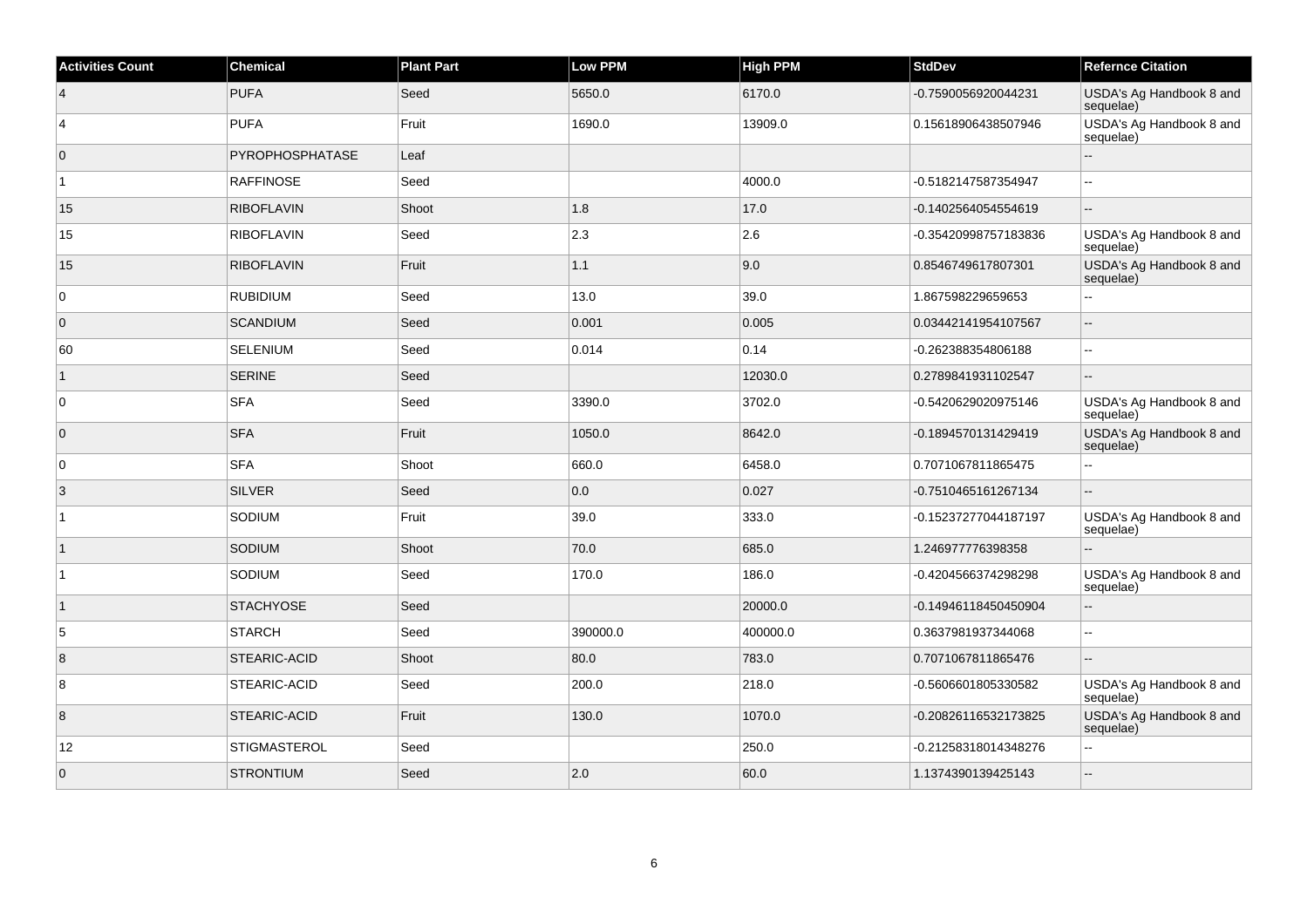| <b>Activities Count</b> | Chemical             | <b>Plant Part</b>      | Low PPM  | <b>High PPM</b> | <b>StdDev</b>        | <b>Refernce Citation</b>              |
|-------------------------|----------------------|------------------------|----------|-----------------|----------------------|---------------------------------------|
| $\overline{0}$          | <b>SUCCINOXIDASE</b> | <b>Sprout Seedling</b> |          |                 |                      |                                       |
| 14                      | <b>SUCROSE</b>       | Seed                   |          | 15000.0         | -0.4844987516547245  |                                       |
| 31                      | <b>THIAMIN</b>       | Seed                   | 9.0      | 10.0            | 0.8149652509512033   | USDA's Ag Handbook 8 and<br>sequelae) |
| 31                      | <b>THIAMIN</b>       | Fruit                  | 0.8      | 10.0            | 0.5974378588358942   | USDA's Ag Handbook 8 and<br>sequelae) |
| 31                      | <b>THIAMIN</b>       | Shoot                  | 3.5      | 35.0            | 2.0225641716396563   | L.                                    |
| $\vert$ 4               | <b>THREONINE</b>     | Seed                   | 9260.0   | 10112.0         | 0.4416956574775903   | USDA's Ag Handbook 8 and<br>sequelae) |
| $\overline{4}$          | <b>THREONINE</b>     | Fruit                  | 1040.0   | 8560.0          | 2.3038919214076166   | USDA's Ag Handbook 8 and<br>sequelae) |
| $\vert$ 4               | <b>TIN</b>           | Seed                   | 0.0      | 0.743           | -0.5558568362873569  | Ξ.                                    |
| $\overline{0}$          | <b>TITANIUM</b>      | Seed                   | 0.2      | 84.0            | 2.3610348068554363   |                                       |
| 29                      | <b>TRYPTOPHAN</b>    | Seed                   | 3000.0   | 3276.0          | -0.01674220729318565 | USDA's Ag Handbook 8 and<br>sequelae) |
| 29                      | <b>TRYPTOPHAN</b>    | Fruit                  | 320.0    | 2634.0          | 2.5031222990647755   | USDA's Ag Handbook 8 and<br>sequelae) |
| 8                       | <b>TYROSINE</b>      | Seed                   | 7860.0   | 8584.0          | 0.19523919945928347  | USDA's Ag Handbook 8 and<br>sequelae) |
| 8                       | <b>TYROSINE</b>      | Fruit                  | 1150.0   | 9465.0          | 2.919793317228445    | USDA's Ag Handbook 8 and<br>sequelae) |
| $\overline{3}$          | <b>VALINE</b>        | Seed                   | 11600.0  | 12688.0         | 0.08331322570410224  | USDA's Ag Handbook 8 and<br>sequelae) |
| 3                       | <b>VALINE</b>        | Fruit                  | 1620.0   | 13333.0         | 1.8321891822914884   | USDA's Ag Handbook 8 and<br>sequelae) |
| 16                      | <b>VANADIUM</b>      | Seed                   | 0.21     | 2.4             | 1.6930882198424906   | $-$                                   |
| $\mathbf{1}$            | VERBASCOSE           | Seed                   |          | 31000.0         | 0.212365765320629    | $-$                                   |
| $\overline{0}$          | <b>VIGNAFURAN</b>    | Plant                  |          |                 |                      |                                       |
| $\overline{0}$          | <b>VIGNAFURAN</b>    | Leaf                   |          |                 |                      | $-$                                   |
| $\overline{0}$          | $VIT-B-6$            | Seed                   | 3.7      | 4.0             | -0.3381637475413548  | USDA's Ag Handbook 8 and<br>sequelae) |
| $\overline{0}$          | <b>WATER</b>         | Shoot                  |          | 897800.0        | 0.4370594814561554   | $-$                                   |
| $\overline{0}$          | <b>WATER</b>         | Leaf                   |          | 890000.0        | 0.4109041271949558   | Ξ.                                    |
| $\overline{0}$          | <b>WATER</b>         | Seed                   | 83120.0  | 85480.0         | -0.5454009656263965  | USDA's Ag Handbook 8 and<br>sequelae) |
| $\overline{0}$          | <b>WATER</b>         | Fruit                  | 872000.0 | 884560.0        | 0.49561424678441307  | USDA's Ag Handbook 8 and<br>sequelae) |
| $\overline{0}$          | <b>YTTRIUM</b>       | Seed                   | 0.21     | 2.4             |                      | $\sim$                                |